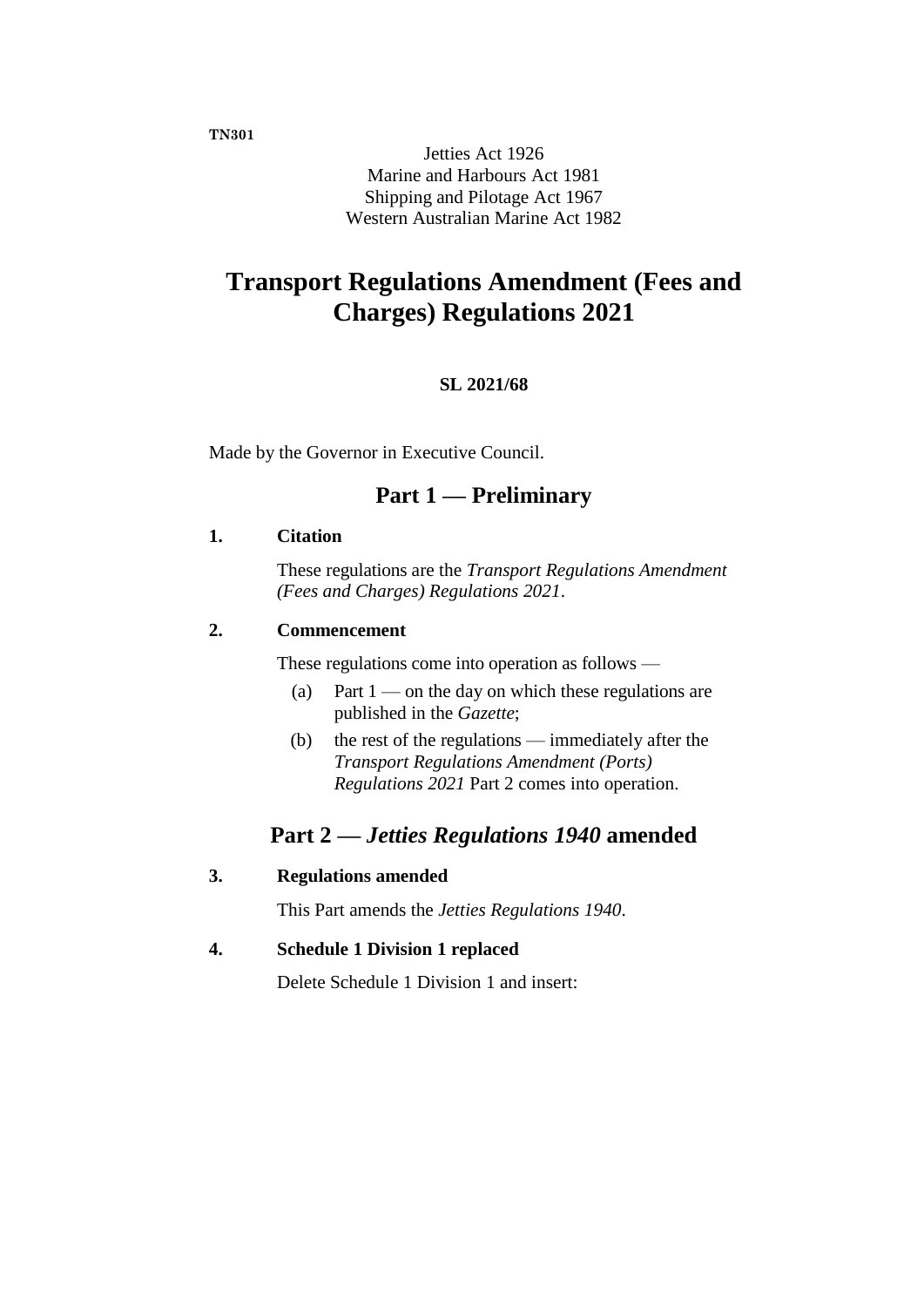#### **Division 1 — Preliminary matters**

#### **1. Standard rates for this Schedule**

In this Schedule, the following rates are standard rates —

#### **Rate 1: a casual daily rate of \$7.90 per metre of the vessel's length**

Typically used to calculate the standard daily rate for casual use of a pen or alongside berth (whether or not the alongside berth is on a service jetty) for a commercial vessel.

#### **Rate 2: a casual daily rate of \$56.00**

Typically used to calculate the standard daily rate for casual use of a pen or alongside berth (whether or not the alongside berth is on a service jetty) for a recreational vessel.

#### **Rate 3: an annual rate of \$89.90 per metre of the vessel's length**

Typically used to calculate the standard annual rate for short term use of a service jetty for a vessel (other than service vessels at certain places).

#### **2. Transferability of annual payments**

- (1) A vessel for which there has been paid an annual amount to the Department for short term use of a service jetty at a place specified in this Schedule may use a service jetty for up to an hour in a day at any other place specified in this Schedule or at a place specified in Schedule 3.
- (2) A vessel for which there has been paid an amount to the Department for annual use of a pen, alongside berth or mooring at a place specified in this Schedule may use a service jetty for up to an hour in a day at any other place specified in this Schedule or at a place specified in Schedule 3.
- (3) If, in the exercise of the authority to use a service jetty under subclause (1) or (2), a vessel uses Burswood Jetty, that use is limited to —
	- (a) a single period that does not exceed 15 minutes; or
	- (b) a series of discrete periods, each not exceeding 15 minutes, that do not together exceed 1 hour in any period of 24 hours.

#### **3. Service jetty entitlements**

A vessel for which there has been paid an amount to the Department for use of a pen, alongside berth or mooring at a place specified in this Schedule may have access to a service jetty for up to an hour in a day for the duration of its stay at that place.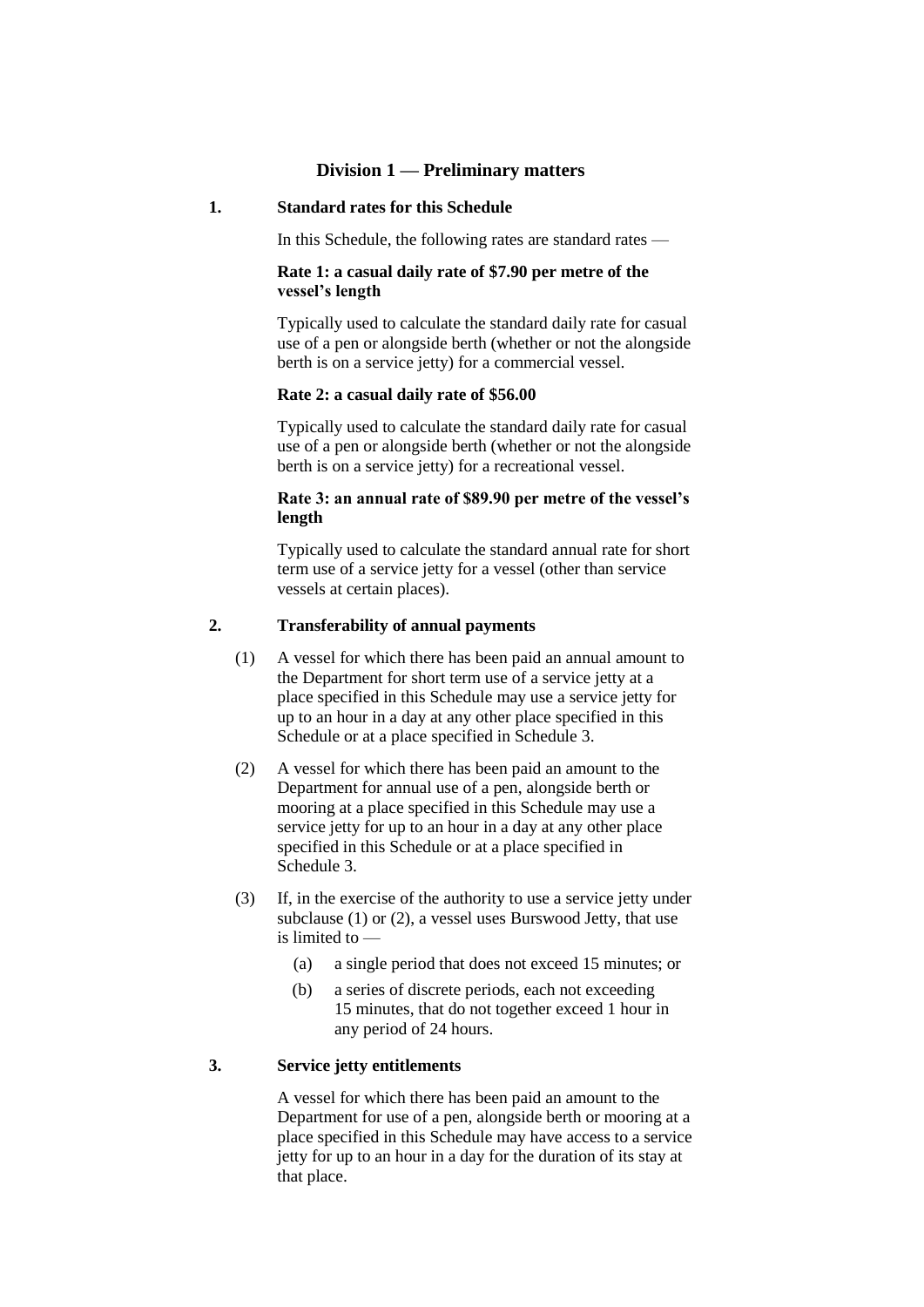### **4. Active loading and unloading**

A fishing vessel to which clause 2 or 3 applies may remain at a service jetty for longer than the time allowed under that clause if —

- (a) the extra time is required to complete active loading and unloading operations; and
- (b) the active loading and unloading operations are continuously in progress; and
- (c) the vessel vacates the berth during that extra time to facilitate other requirements or avoid adverse effects on other harbour operations, when directed to do so by an officer.

## **5. Schedule 1 Division 2 amended**

In Schedule 1 Division 2 —

- (a) delete clause 8;
- (b) in clause 15(2) in the Table delete item 1.

#### **6. Schedule 1 Division 3 replaced**

Delete Schedule 1 Division 3 and insert:

#### **Division 3 — State-wide charges**

#### **31. Living on vessel**

- $(1)$  In this clause *enhanced facilities* means toilet, shower and laundry facilities.
- (2) The charges relating to living on a vessel in a place are set out in the Table.

**Living on vessel**

| Item | <b>Service</b>                                                                                         | \$     |
|------|--------------------------------------------------------------------------------------------------------|--------|
|      | For living on a vessel $-$                                                                             |        |
|      | without enhanced facilities, an amount calculated<br>$\bullet$<br>using the monthly rate per vessel of | 50.70  |
|      | • with enhanced facilities, an amount calculated using<br>the monthly rate per vessel of               | 154.50 |
| 32.  | <b>Electricity supply</b>                                                                              |        |

The charges for electricity supply to a vessel in a place are set out in the Table.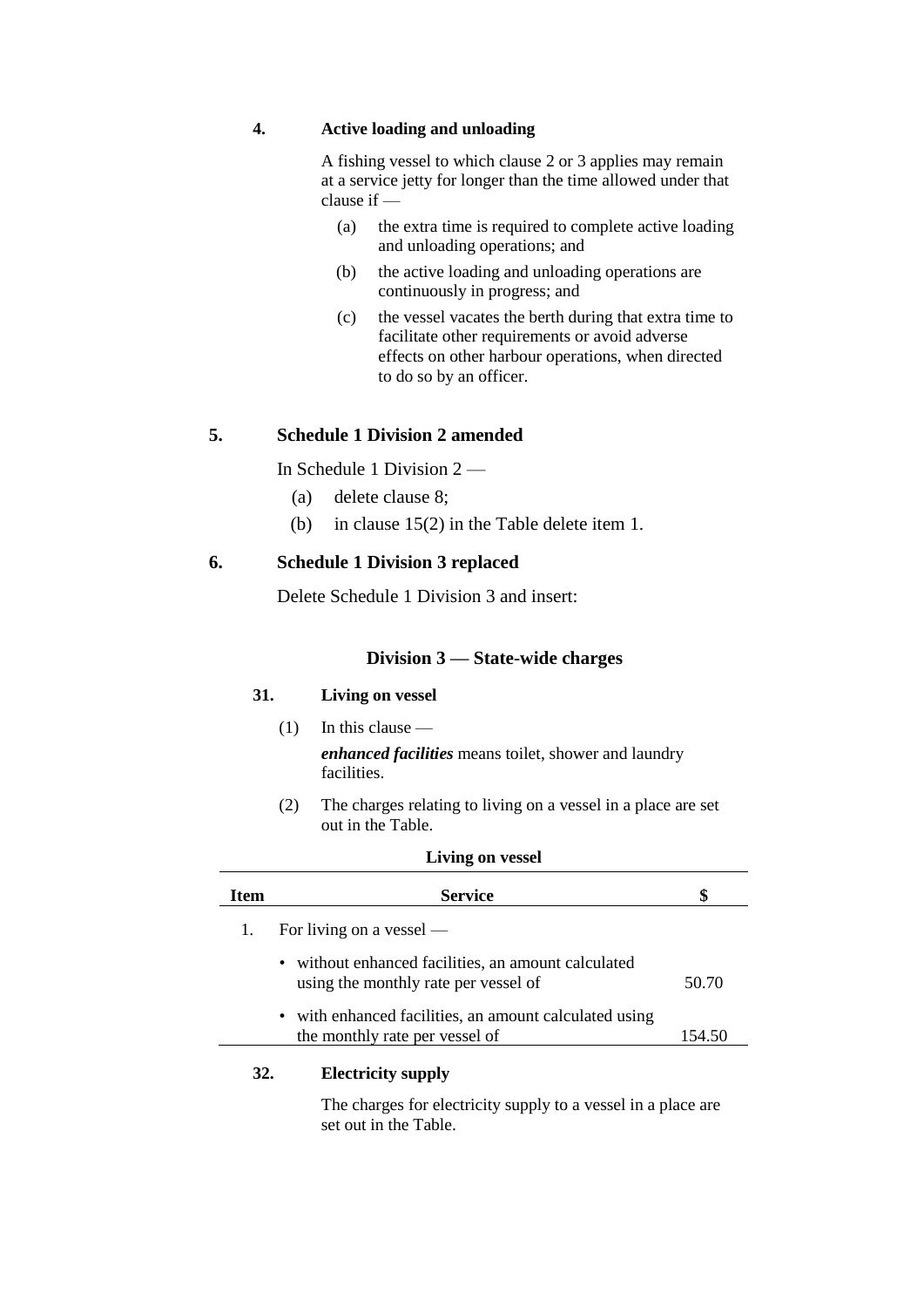### **Electricity supply**

| Item | <b>Service</b>                           | S    |
|------|------------------------------------------|------|
| 1.   | For electricity supply that is $-$       |      |
|      | • single phase (metered)                 | Cost |
|      | • 3-phase (whether metered or unmetered) | Cost |

### **33. Water supply**

The charge for water supply to a vessel in a place is set out in the Table.

## **Water supply**

| <b>Item</b> | <b>Service</b>             |      |
|-------------|----------------------------|------|
|             | For water supply (metered) | Cost |

### **34. Rubbish removal**

The charges payable under regulation 53A are set out in the Table.

| <b>Rubbish removal</b> |                                                                                                                                                        |      |  |
|------------------------|--------------------------------------------------------------------------------------------------------------------------------------------------------|------|--|
| <b>Item</b>            | <b>Service</b>                                                                                                                                         | \$   |  |
| 1.                     | For rubbish removal $-$                                                                                                                                |      |  |
|                        | excess quantity, or from a source other than a vessel<br>for which charges for using the harbour have been<br>paid, per half skip supplied and emptied | Cost |  |
|                        | • waste oil from vessels in excess of $150 L$                                                                                                          | Cost |  |
|                        | waste oil drum or other container not removed by<br>owner, per drum or container                                                                       | Cost |  |
|                        | • rubbish not put in supplied bins                                                                                                                     | Cost |  |
| <b>35.</b>             | Passengers and cargo<br>The charges payable for the loading and unloading of<br>passengers and cargo are set out in the Table.                         |      |  |
|                        | Passengers and cargo                                                                                                                                   |      |  |

| Item | <b>Service</b>                                                                                                   |       |
|------|------------------------------------------------------------------------------------------------------------------|-------|
|      | For the use of a pen, berth or service jetty by a cruise<br>liner transfer vessel to load or unload passengers — |       |
|      | an amount calculated per metre of the vessel's<br>length using the daily rate of                                 | 11.40 |
|      | plus a charge per passenger of                                                                                   | 4 75  |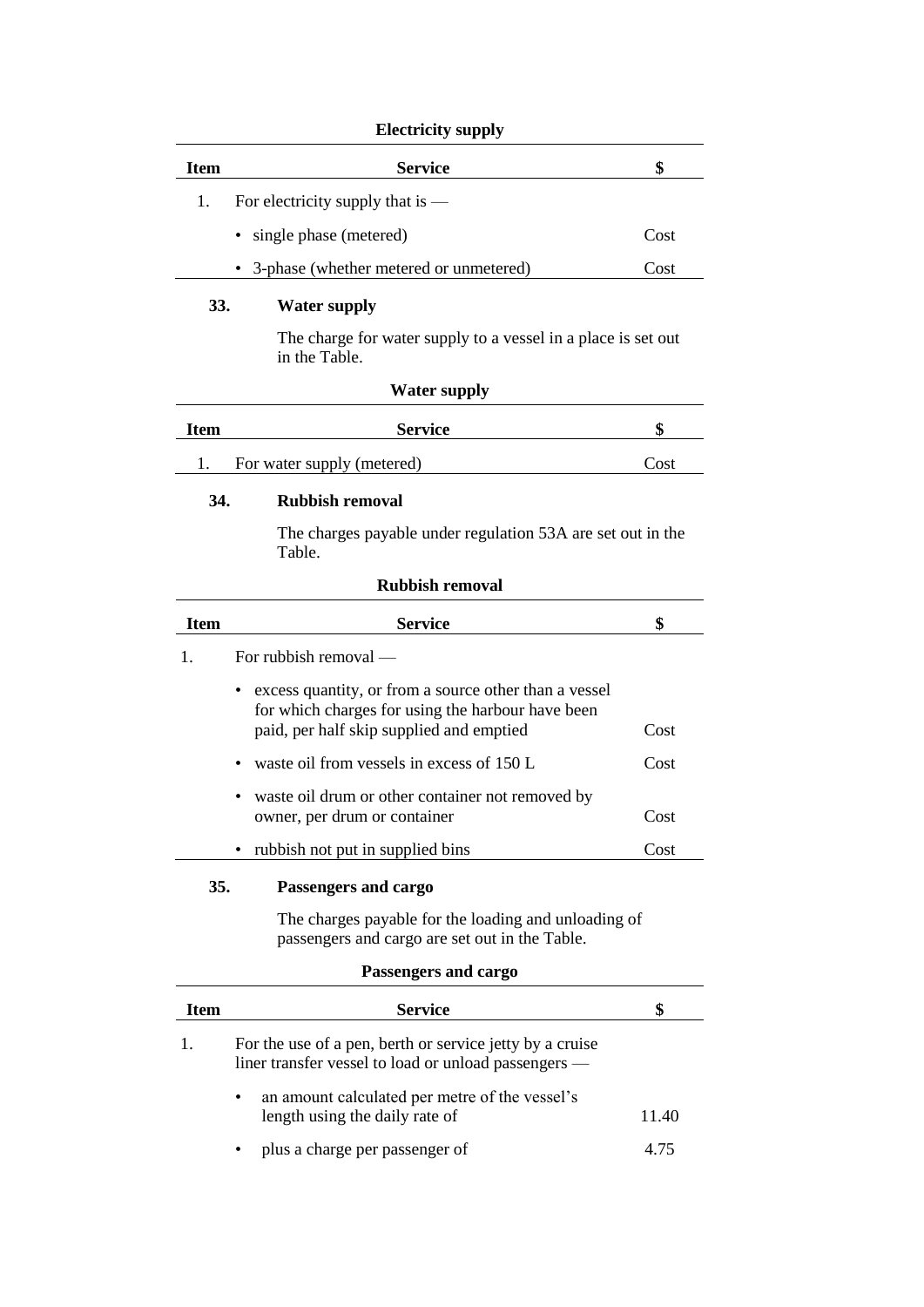| <b>Item</b> |     | <b>Service</b>                                                                                                                                                                                              | \$          |
|-------------|-----|-------------------------------------------------------------------------------------------------------------------------------------------------------------------------------------------------------------|-------------|
| 2.          |     | For the loading or unloading of general cargo from or<br>to a vessel at a service jetty, or an appurtenant area, an<br>amount calculated per tonne, per cubic metre, or per<br>kilolitre, using the rate of | 7.50        |
| 3.          |     | If a vessel is lifted at a service jetty, or an appurtenant<br>area, an amount calculated per metre of the vessel's<br>length using the rate of                                                             | 16.60       |
|             | 36. | <b>Floating dinghy pens</b>                                                                                                                                                                                 |             |
|             |     | The charge payable for the use of a floating dinghy pen at a<br>place is \$369.70 per vessel per year.                                                                                                      |             |
| 37.         |     | Use of jetty hardstand or appurtenant area                                                                                                                                                                  |             |
|             |     | The charge payable for the use of a service jetty hardstand<br>or appurtenant area for storage or maintenance is calculated<br>per m <sup>2</sup> using the daily rate of \$1.95.                           |             |
| 7.          |     | Schedules 2 and 3 replaced                                                                                                                                                                                  |             |
|             |     | Delete Schedules 2 and 3 and insert:                                                                                                                                                                        |             |
|             |     | Schedule $2$ — Fuel oil wharfage                                                                                                                                                                            |             |
|             |     |                                                                                                                                                                                                             | [r. 11B(2)] |
|             | 1.  | <b>Wharfage for fuel oil</b>                                                                                                                                                                                |             |
|             |     | The wharfage rate to be paid for fuel oil under<br>regulation $11B(2)$ at a place listed in the Table is set out<br>opposite the place.                                                                     |             |
|             |     | <b>TTTL A A A I 41</b>                                                                                                                                                                                      |             |

| <b>Item</b> | <b>Place</b>                        | \$/L\$ |
|-------------|-------------------------------------|--------|
| 1.          | Albany, at Albany Waterfront Marina | 0.061  |
| 2.          | Albany, at Emu Point Boat Harbour   | 0.061  |
| 3.          | Augusta Boat Harbour                | 0.061  |
| 4.          | <b>Barrack Street Jetty</b>         | 0.061  |
| 5.          | <b>Bremer Bay</b>                   | 0.061  |
| 6.          | Bunbury, at Casuarina Boat Harbour  | 0.061  |
| 7.          | Carnarvon                           | 0.061  |
| 8.          | Cervantes                           | 0.061  |
| 9.          | Denham                              | 0.061  |
| 10.         | Esperance                           | 0.061  |

#### **Wharfage for fuel oil**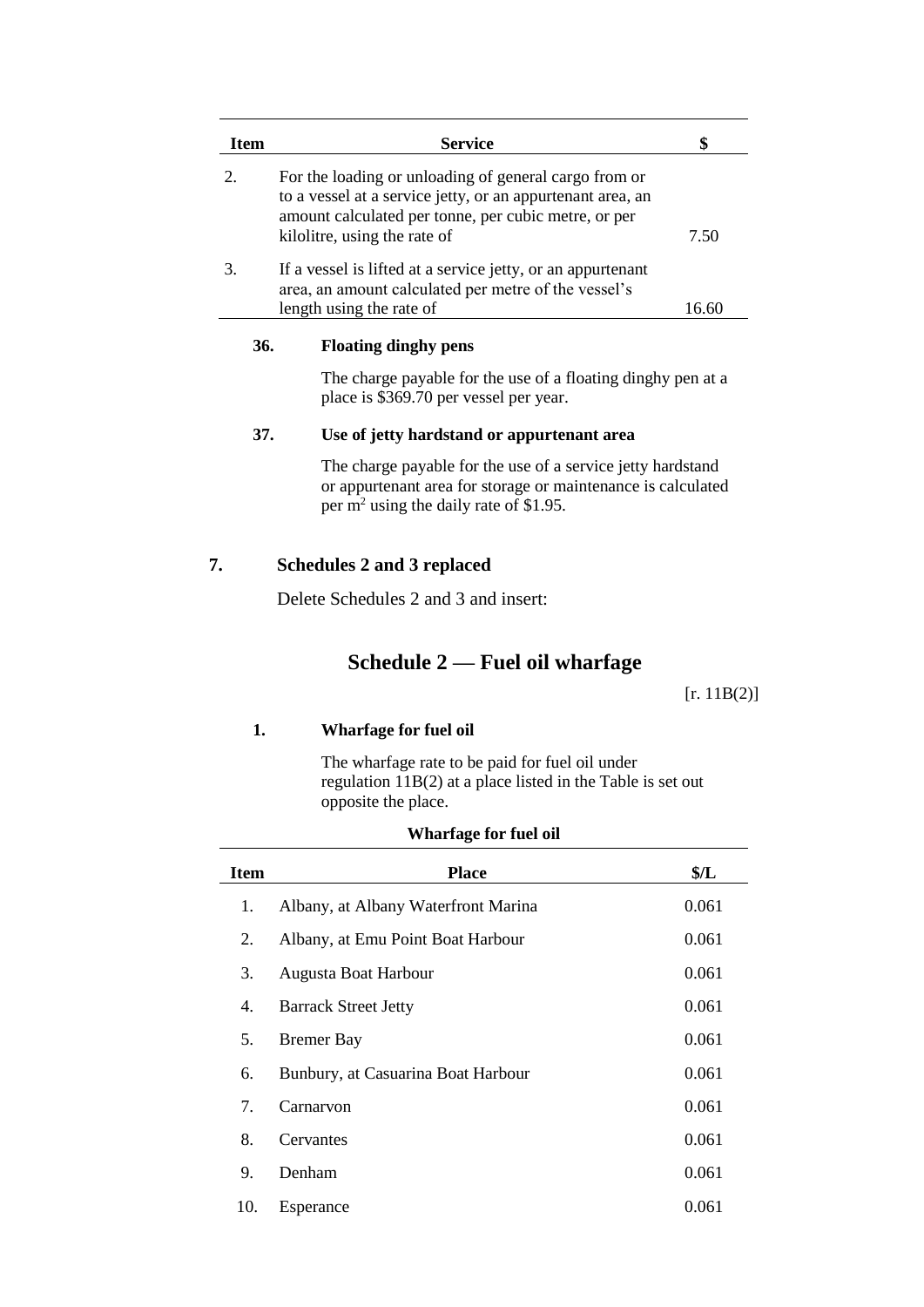| <b>Item</b> | <b>Place</b>                                 | \$/L  |
|-------------|----------------------------------------------|-------|
| 11.         | Exmouth                                      | 0.061 |
| 12.         | Fremantle, at Fremantle Fishing Boat Harbour | 0.061 |
| 13.         | Green Head                                   | 0.061 |
| 14.         | Hillarys Boat Harbour                        | 0.061 |
| 15.         | Hopetoun                                     | 0.061 |
| 16.         | Jurien                                       | 0.061 |
| 17.         | Kalbarri                                     | 0.061 |
| 18.         | Lancelin                                     | 0.061 |
| 19.         | Leeman                                       | 0.061 |
| 20.         | Onslow, at Beadon Creek Boat Harbour         | 0.061 |
| 21.         | Point Samson, at Johns Creek Boat Harbour    | 0.061 |
| 22.         | Port Denison                                 | 0.061 |
| 23.         | Port Gregory                                 | 0.061 |
| 24.         | Two Rocks Marina                             | 0.061 |

## **Schedule 3 — Port of Perth charges**

[r. 72(3) and 78A]

#### **Division 1 — Preliminary matters**

#### **1. Application of this Schedule**

The charges in this Schedule apply to the places specified in this Schedule in addition to the charges that apply State-wide under Schedule 1 Division 3.

#### **2. Standard rates for this Schedule**

In this Schedule, the following rates are standard rates —

#### **Rate 1: a casual daily rate of \$7.90 per metre of the vessel's length**

Typically used to calculate the standard daily rate for casual use of a pen or alongside berth (whether or not the alongside berth is on a service jetty) for a commercial vessel.

#### **Rate 2: a casual daily rate of \$56.00**

Typically used to calculate the standard daily rate for casual use of a pen or alongside berth (whether or not the alongside berth is on a service jetty) for a recreational vessel.

#### **Rate 3: an annual rate of \$89.90 per metre of the vessel's length**

Typically used to calculate the standard annual rate for short term use of a service jetty for a vessel.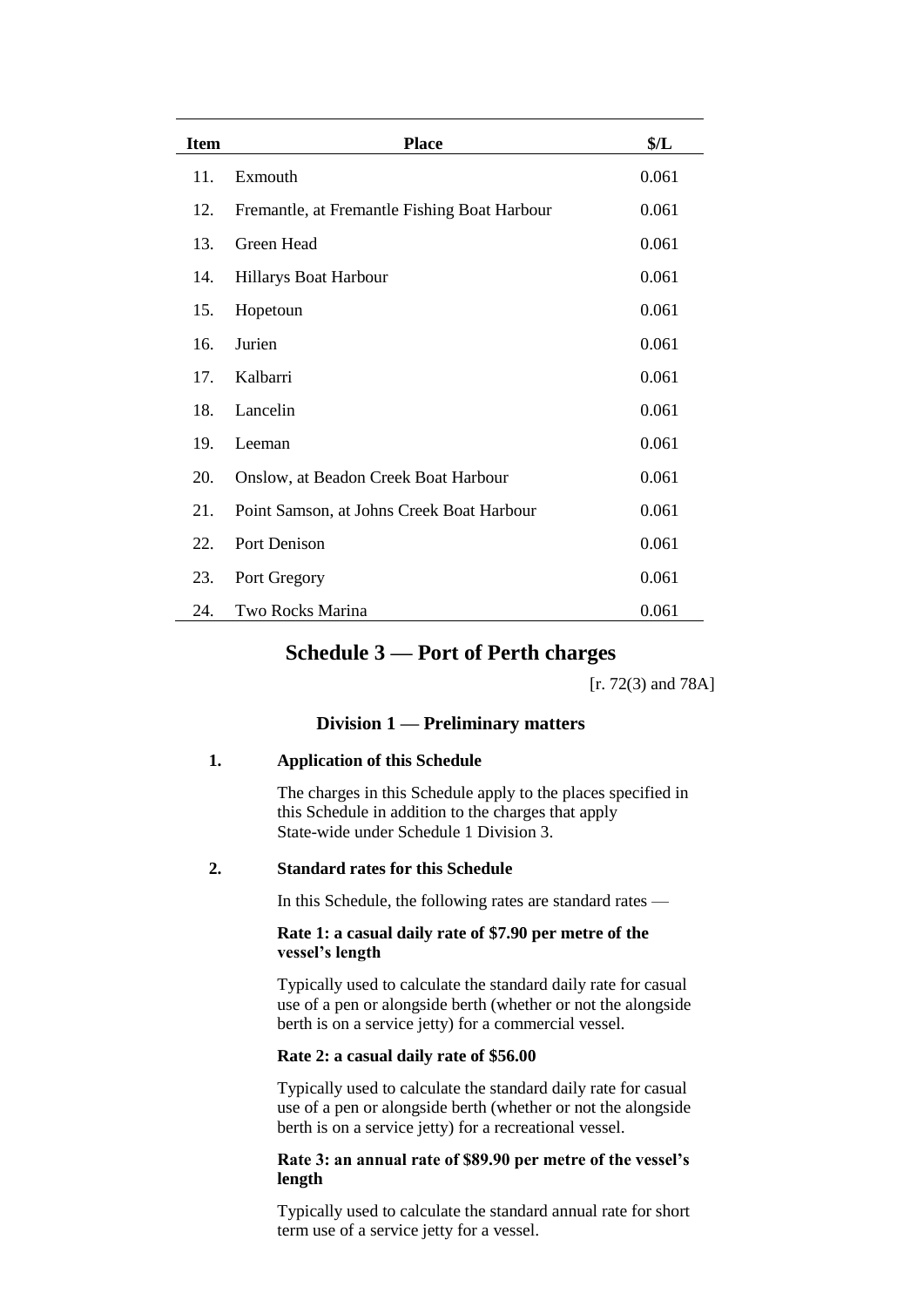#### **3. Transferability of annual payments**

- (1) A vessel for which there has been paid an annual amount to the Department for short term use of a service jetty at a place specified in this Schedule, may use a service jetty for up to an hour in a day at any other place specified in this Schedule or at a place specified in Schedule 1.
- (2) A vessel for which there has been paid an amount to the Department for annual use of a pen, alongside berth or mooring at a place specified in this Schedule, may use a service jetty for up to an hour in a day at any other place specified in this Schedule or at a place specified in Schedule 1.
- (3) If, in the exercise of the authority to use a service jetty under subclause (1) or (2), a vessel uses Burswood Jetty, that use is limited to —
	- (a) a single period that does not exceed 15 minutes; or
	- (b) a series of discrete periods, each not exceeding 15 minutes, that do not together exceed 1 hour in any period of 24 hours.

### **4. Service jetty entitlements**

A vessel for which there has been paid an amount to the Department for use of a pen, alongside berth or mooring at a place specified in this Schedule may have access to a service jetty for up to an hour in a day for the duration of its stay at that place.

## **5. Active loading and unloading**

A fishing vessel to which clause 3 or 4 applies may remain at a service jetty for longer than the time allowed under that clause if —

- (a) the extra time is required to complete active loading and unloading operations; and
- (b) the active loading and unloading operations are continuously in progress; and
- (c) the vessel vacates the berth during that extra time to facilitate other requirements or avoid adverse effects on other harbour operations, when directed to do so by an officer.

### **Division 2 — Charges for jetties on Swan and Canning Rivers**

### **6. Barrack Street and Mends Street jetties**

- (1) This clause applies to jetties at Barrack Street and Mends Street.
- (2) The charge payable under regulation 72 for a permit to use a jetty is set out in the Table.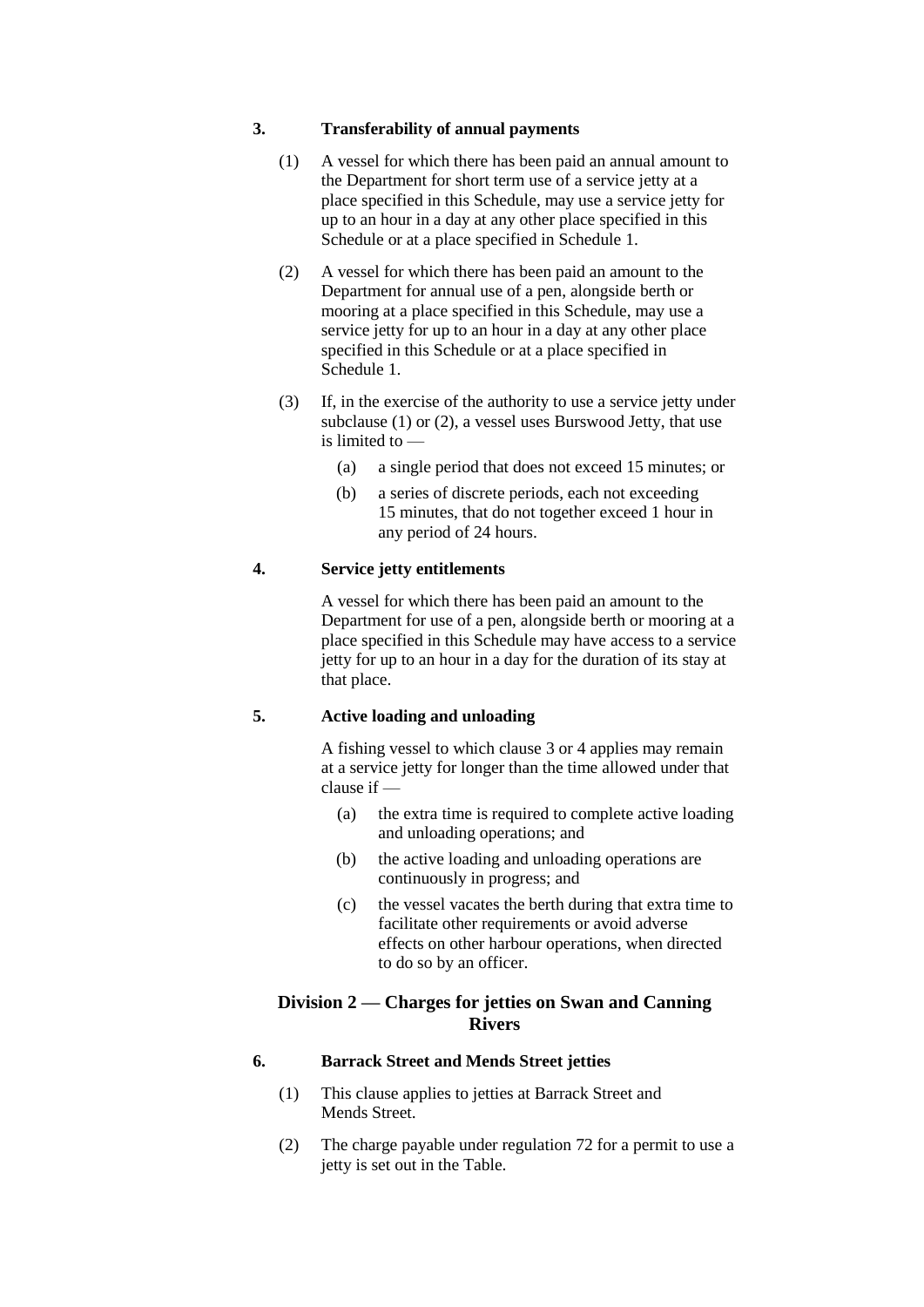## **Jetty permits**

|             | лену регшиз                                                                                                                |       |
|-------------|----------------------------------------------------------------------------------------------------------------------------|-------|
| <b>Item</b> | Type of use                                                                                                                |       |
| 1.          | For a vessel for 12 months — the higher of \$4 771.25 and the result<br>of the following calculation —                     |       |
|             | \$66.70 per passenger calculated on the vessel's passenger<br>carrying capacity under its highest class of survey          |       |
|             | $plus$ —                                                                                                                   |       |
|             | for a vessel less than 35 m long, the higher of \$8 587.40<br>$\circ$<br>and \$477.05 per metre of the vessel's length; or |       |
|             | for a vessel 35 m long or over, \$763.40 per metre of the<br>$\circ$<br>vessel's length                                    |       |
|             | $minus$ –                                                                                                                  |       |
|             | \$6 679.10<br>o                                                                                                            |       |
|             | The charge payable under regulation 78A for the removal of<br>(3)<br>sullage from a vessel is set out in the Table.        |       |
|             | Sullage removal                                                                                                            |       |
| <b>Item</b> | <b>Service</b>                                                                                                             | \$    |
| 1.          | For removal of sullage (per pump out)                                                                                      | 97.25 |
|             | (4)<br>Subclause (3) does not apply if the charge referred to in<br>subclause (2) has been paid in respect of the vessel.  |       |
| 7.          | <b>Other jetties on Swan and Canning Rivers</b>                                                                            |       |
|             | (1)<br>This clause applies to jetties on the Swan and Canning<br>Rivers, other than at Barrack Street or Mends Street.     |       |
|             | The charge payable under regulation 72 for a permit to use a<br>(2)<br>jetty is set out in the Table.                      |       |
|             | <b>Jetty permits</b>                                                                                                       |       |
| <b>Item</b> | <b>Type of use</b>                                                                                                         |       |
| 1.          | For short term use by a vessel, an amount calculated using standard<br>Rate 3                                              |       |
| 8.          | Division $3$ — Charges for other places<br><b>Fremantle, Challenger Boat Harbour</b>                                       |       |

- (1) This clause applies to the Challenger Boat Harbour at
	- Fremantle.
	- (2) The charges payable under regulation 72 for a permit to use a pen or alongside berth are set out in the Table.

#### **Pen and berth permits**

| Item | --<br>Type of use<br>- |  |
|------|------------------------|--|
|      |                        |  |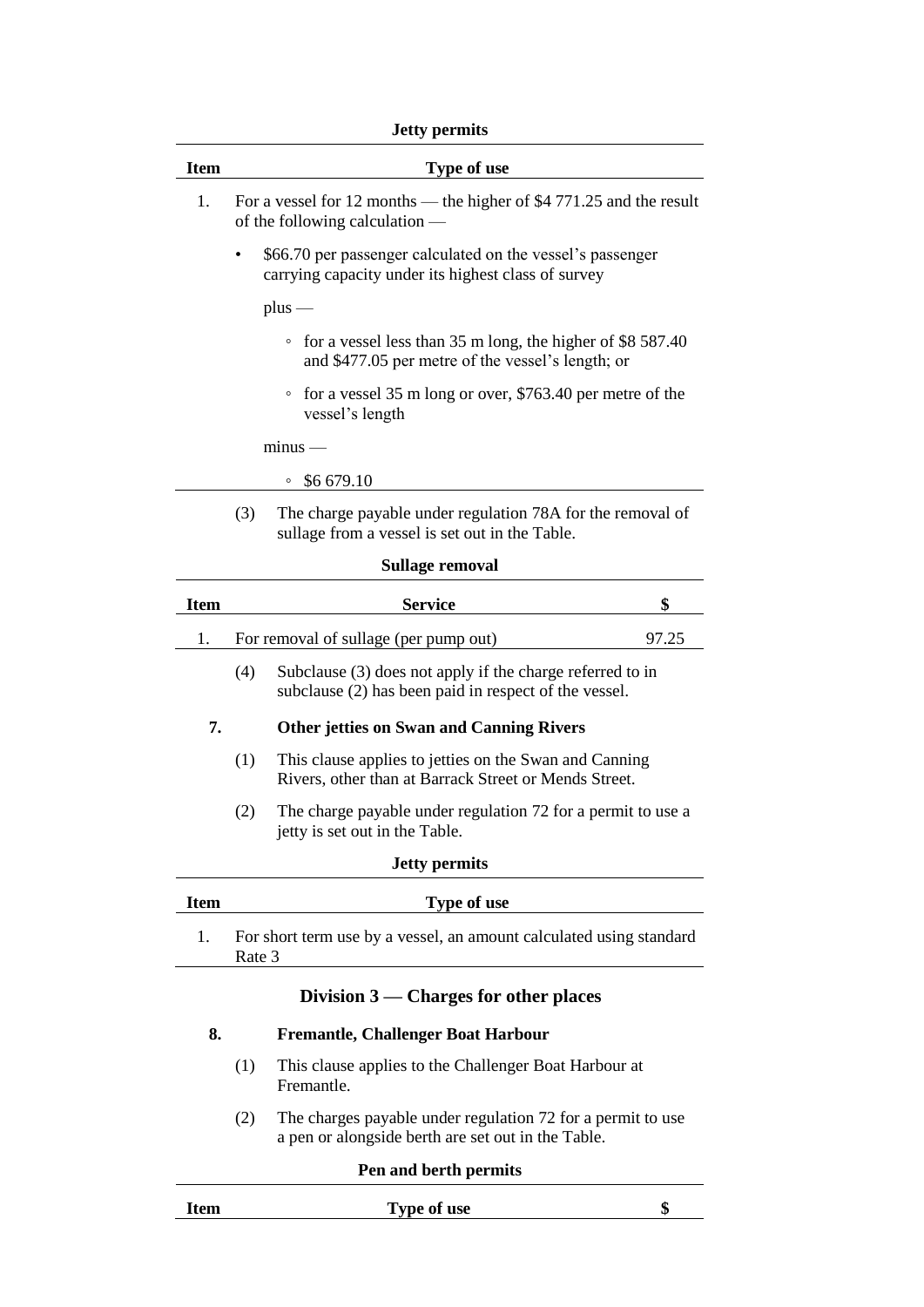| <b>Item</b> | <b>Type of use</b>                                                                                                              | \$     |
|-------------|---------------------------------------------------------------------------------------------------------------------------------|--------|
| 1.          | For the use of a fixed pen with a walkway, an amount<br>calculated per metre of the pen's length using the annual<br>rate of    | 660.80 |
| 2.          | For the use of a fixed pen without a walkway, an<br>amount calculated per metre of the pen's length using<br>the annual rate of | 578.20 |
| 3.          | For the use of a fixed alongside berth, an amount<br>calculated per metre of the vessel's length using the<br>annual rate of    | 660.80 |
| 4.          | For the casual daily use of a pen or alongside berth by a<br>recreational vessel, an amount calculated using standard<br>Rate 2 |        |

## **9. Hillarys Boat Harbour**

- (1) This clause applies to the Hillarys Boat Harbour.
- (2) The charges payable under regulation 72 for a permit to use a pen, alongside berth or service jetty are set out in the Table.

#### **Pen, berth and jetty permits**

| <b>Item</b> | Type of use                                                                                                                                                   | \$     |
|-------------|---------------------------------------------------------------------------------------------------------------------------------------------------------------|--------|
| 1.          | For the use, other than casual daily use, of a fixed pen<br>with a walkway, an amount calculated per metre of the<br>pen's length using the annual rate of    | 660.80 |
| 2           | For the use, other than casual daily use, of a floating pen<br>with a walkway, an amount calculated per metre of the<br>pen's length using the annual rate of | 781.60 |
| 3.          | For the use, other than casual daily use, of a floating<br>alongside berth, an amount calculated per metre of the<br>vessel's length using the annual rate of | 781.60 |
| 4.          | For the casual daily use of a pen or an alongside<br>$berth$ —                                                                                                |        |
|             | by a commercial vessel, an amount calculated using<br>standard Rate 1                                                                                         |        |
|             | by a recreational vessel, an amount calculated using<br>standard Rate 2                                                                                       |        |
| 5.          | For the short term use of a service jetty, an amount<br>calculated using standard Rate 3                                                                      |        |
| 10.         | <b>Jervoise Bay</b>                                                                                                                                           |        |

## (1) This clause applies to Jervoise Bay.

(2) The charges payable under regulation 72 for a permit to use a pile mooring are set out in the Table.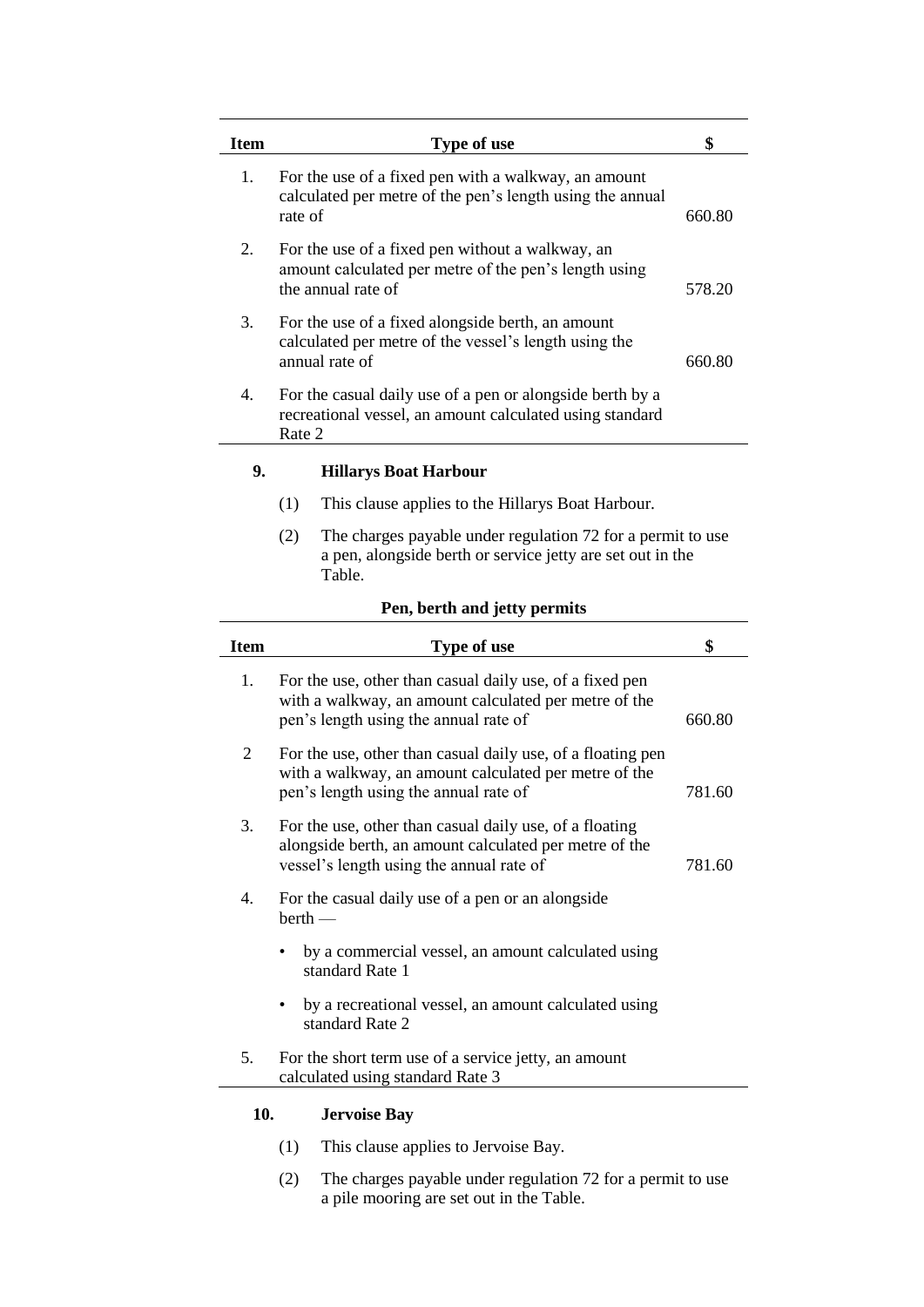## **Mooring permits**

| <b>Item</b> | Type of use                                                                                                                                       | \$     |
|-------------|---------------------------------------------------------------------------------------------------------------------------------------------------|--------|
| 1.          | For the use, other than casual daily use, of a pile<br>mooring, an amount calculated per metre of the vessel's<br>length using the annual rate of | 239.70 |
| 2.          | For the casual daily use of a pile mooring $-$                                                                                                    |        |
|             | by a commercial vessel, an amount calculated using<br>$\bullet$<br>standard Rate 1                                                                |        |
|             | by a recreational vessel, an amount calculated using<br>$\bullet$<br>standard Rate 2                                                              |        |

## **8. Various fees, dues and charges amended**

Amend the provisions listed in the Table as set out in the Table.

| <b>Provision</b>        | <b>Delete</b> | <b>Insert</b> |
|-------------------------|---------------|---------------|
| r. $105L(2)(a)$ and (b) | \$140.90      | \$143.40      |
| r. $105L(2)(c)$         | \$136.80      | \$139.20      |
| r. $105L(2)(d)$         | \$47.60       | \$48.45       |
| r. $105M(2)(a)$         | \$635.00      | \$646.10      |
| r. $105M(2)(b)$         | \$410.40      | \$417.60      |
| r. $105M(2)(c)$         | \$136.80      | \$139.20      |
| r. $105M(2)(d)$         | \$145.00      | \$147.55      |
| r. $105M(4)(a)$         | \$565.00      | \$574.90      |
| r. $105M(4)(b)$         | \$410.40      | \$417.60      |
| r. $105M(4)(c)$         | \$136.80      | \$139.20      |
| r. $105M(4)(d)$         | \$72.60       | \$73.90       |
| r. $105N(2)(a)$         | \$1 339.30    | \$1 362.75    |
| r. $105N(2)(b)$         | \$1 000.90    | \$1 018.40    |
| r. $105N(2)(c)$         | \$136.80      | \$139.20      |
| r. $105N(2)(d)$         | \$735.00      | \$747.85      |
| r. $105N(4)(a)$         | \$1962.80     | \$1 997.15    |

**Table**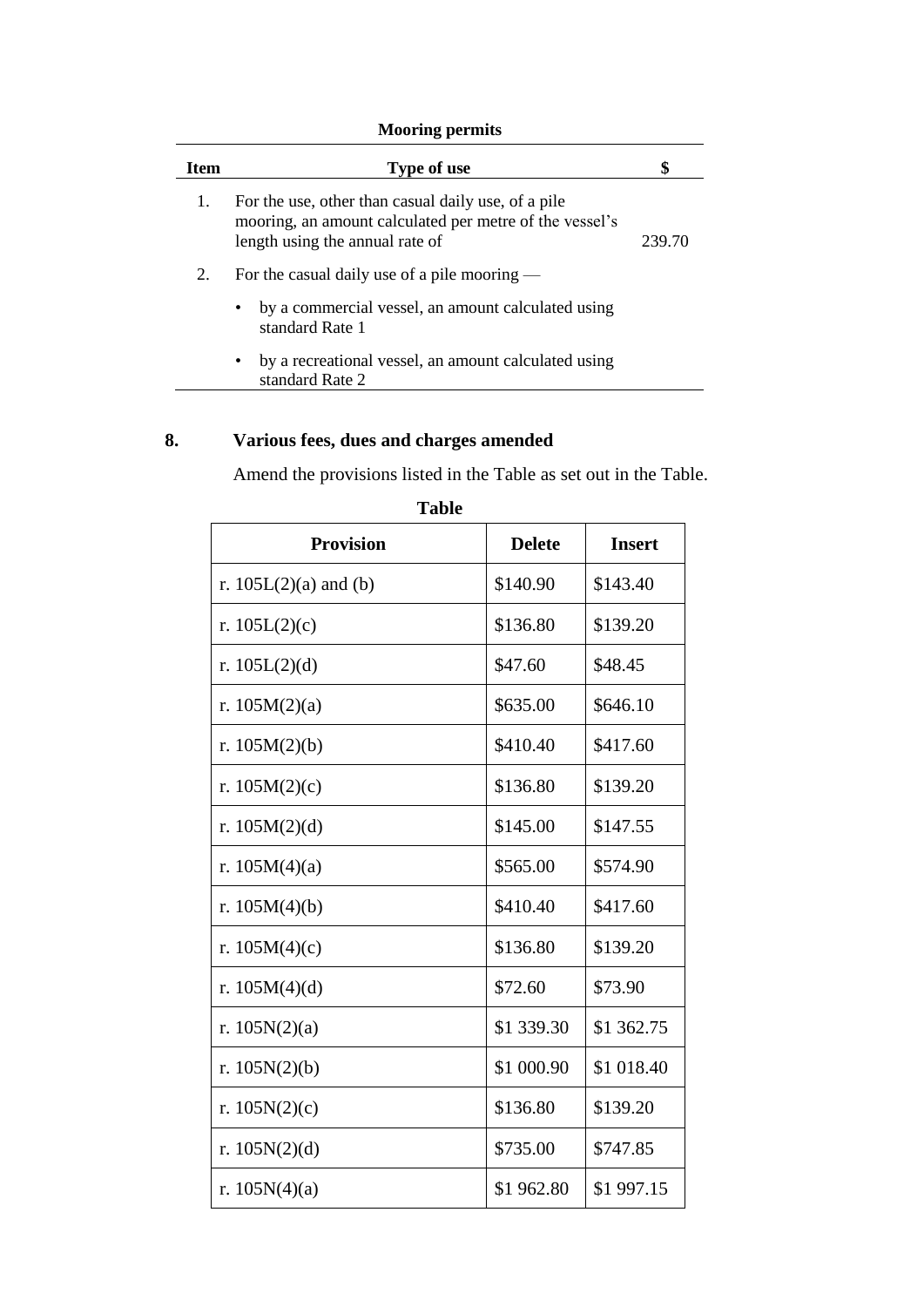| <b>Provision</b>                   | <b>Delete</b> | <b>Insert</b> |
|------------------------------------|---------------|---------------|
| r. $105N(4)(b)$                    | \$1 000.90    | \$1 018.40    |
| r. $105N(4)(c)$                    | \$136.80      | \$139.20      |
| r. $105N(4)(d)$                    | \$1 101.90    | \$1 121.20    |
| r. $105N(5)(a)$                    | \$2 588.50    | \$2 633.80    |
| r. $105N(5)(b)$                    | \$1 000.90    | \$1 018.40    |
| r. $105N(5)(c)$                    | \$136.80      | \$139.20      |
| r. $105N(5)(d)$                    | \$1 469.20    | \$1 494.90    |
| r. $105O(a)$                       | \$1471.80     | \$1 497.55    |
| r. $105O(b)$                       | \$1 100.00    | \$1 119.25    |
| r. $105O(c)$                       | \$150.50      | \$153.10      |
| r. $105O(d)$                       | \$808.50      | \$822.60      |
| r. $105P(a)$ and (b)               | \$95.10       | \$96.75       |
| r. $105P(c)$                       | \$136.80      | \$139.20      |
| r. $105P(d)$                       | \$42.20       | \$42.95       |
| Sch. 1 cl. 5(2) Table it. 1        | 532.80        | 595.40        |
| Sch. 1 cl. 5(2) Table it. 2        | 426.00        | 476.00        |
| Sch. 1 cl. 5(2) Table it. 3        | 532.80        | 595.40        |
| Sch. 1 cl. 6(2) Table it. 1        | 279.10        | 311.80        |
| Sch. 1 cl. 6(2) Table it. 2        | 336.10        | 375.50        |
| Sch. 1 cl. 7(2) Table it. 1 and 2  | 532.80        | 595.40        |
| Sch. 1 cl. 10(2) Table it. 1 and 2 | 434.70        | 485.70        |
| Sch. 1 cl. 10A(2) Table it. 1      | 15 565.00     | 15 837.35     |
| Sch. 1 cl. 11(2) Table it. 1       | 321.40        | 359.10        |
| Sch. 1 cl. 11(2) Table it. 2       | 293.80        | 328.30        |
| Sch. 1 cl. 11(2) Table it. 3       | 385.50        | 430.70        |
| Sch. 1 cl. 11(2) Table it. 4       | 180.50        | 201.70        |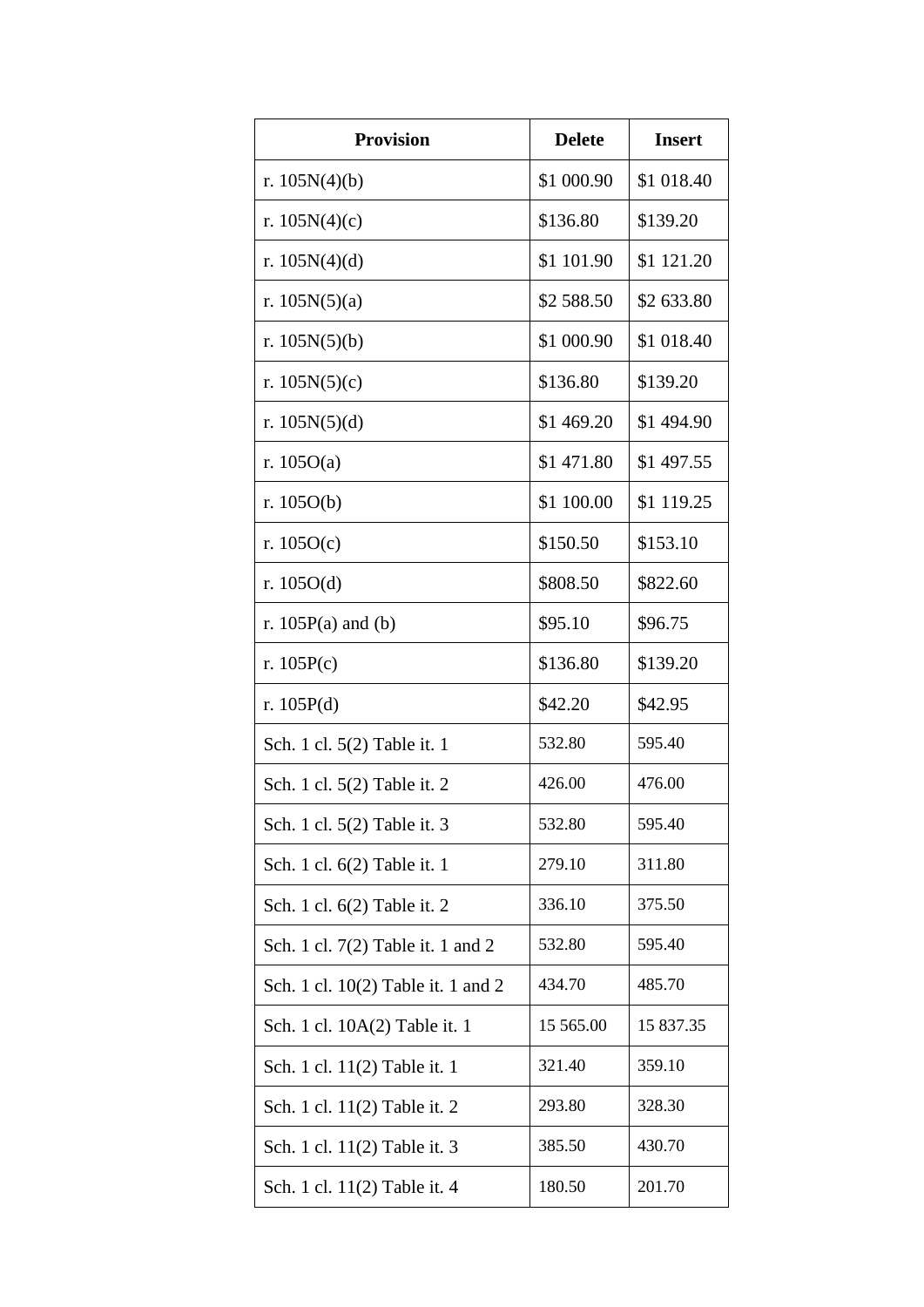| <b>Provision</b>                   | <b>Delete</b>    | <b>Insert</b>    |
|------------------------------------|------------------|------------------|
| Sch. 1 cl. 14(2) Table it. 1       | 364.10           | 406.80           |
| Sch. 1 cl. 15(2) Table it. 2       | 272.65           | 304.60           |
| Sch. 1 cl. 15(2) Table it. 3       | 392.00           | 438.00           |
| Sch. 1 cl. 16(3) Table it. 1       | 554.10           | 619.20           |
| Sch. 1 cl. 16(3) Table it. 2       | 735.30           | 821.60           |
| Sch. 1 cl. 16(3) Table it. 3       | 554.10           | 619.20           |
| Sch. 1 cl. 16(3) Table it. 4       | 735.30           | 821.60           |
| Sch. 1 cl. 16(3) Table it. 5       | 785.50           | 826.00           |
| Sch. 1 cl. 16(3) Table it. 6       | 1 066.00         | 1 073.80         |
| Sch. 1 cl. 16(3) Table it. 8       | 785.50           | 826.00           |
| Sch. 1 cl. 16(3) Table it. 9       | 1 066.00         | 1 073.80         |
| Sch. 1 cl. 16(3) Table it. 12      | 11.95            | 12.15            |
| Sch. 1 cl. 16(3) Table it. 13      | 18.40            | 18.70            |
| Sch. 1 cl. 17(2) Table it. 1       | 406.75<br>546.00 | 454.50<br>578.20 |
| Sch. 1 cl. 17(2) Table it. 2       | 441.20<br>588.20 | 493.00<br>657.30 |
| Sch. 1 cl. 18(2) Table it. 1 and 2 | 706.00           | 788.90           |
| Sch. 1 cl. 21(2) Table it. 1       | 518.50           | 578.20           |
| Sch. 1 cl. 21(2) Table it. 2       | 560.80           | 626.80           |
| Sch. 1 cl. 22(2) Table it. 1 and 2 | 357.50           | 399.50           |
| Sch. 1 cl. 25(3) Table it. 2       | 462.10           | 516.30           |
| Sch. 1 cl. 25(3) Table it. 5       | 10.70            | 10.85            |
| Sch. 1 cl. 25(3) Table it. 6       | 87.70            | 97.95            |
| Sch. 1 cl. 25(3) Table it. 7       | 26.30            | 29.40            |
| Sch. 1 cl. 25(3) Table it. 8       | 9.20             | 9.35             |
| Sch. 1 cl. 26(3) Table it. 1       | 644.80           | 660.80           |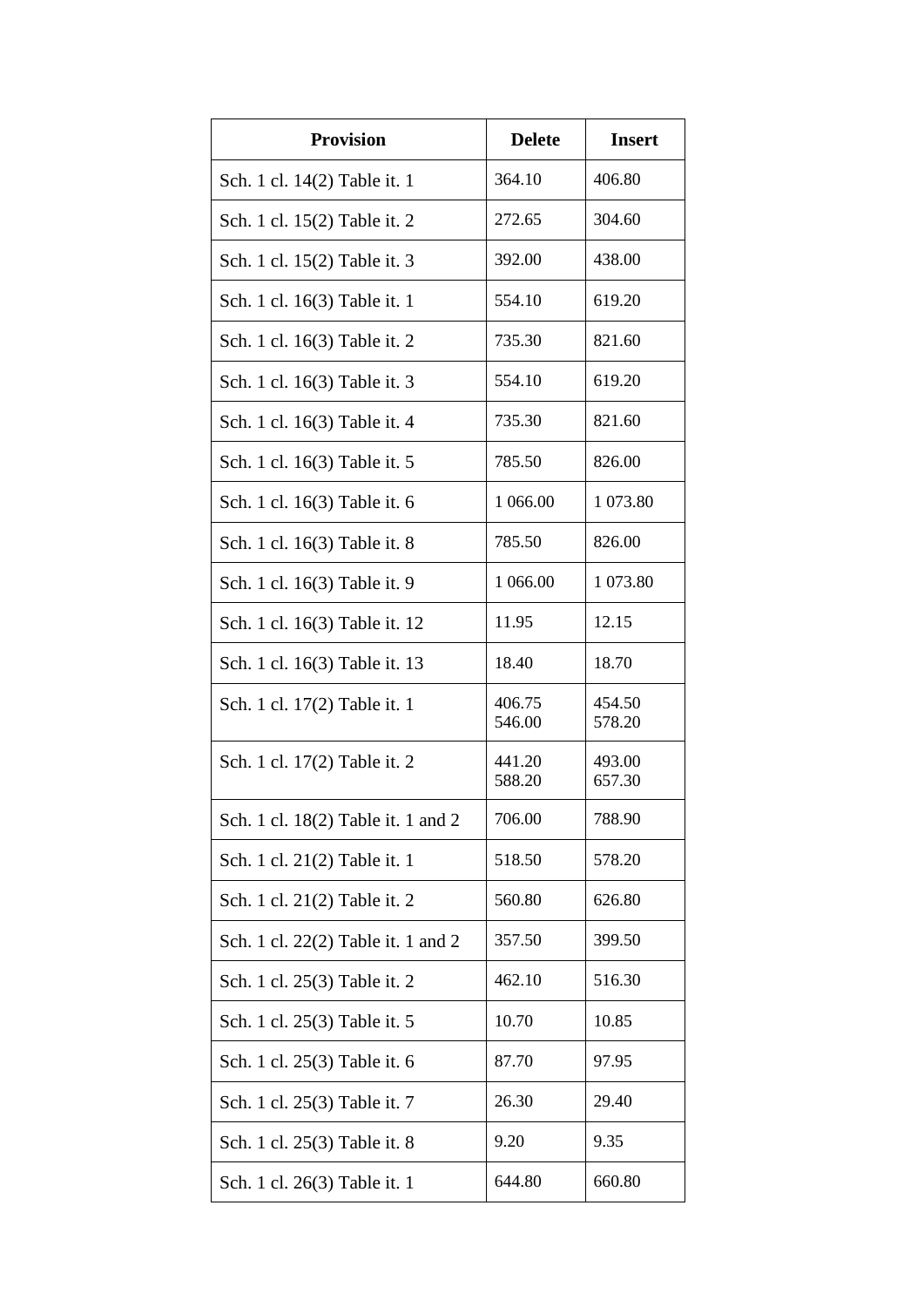| <b>Provision</b>             | <b>Delete</b>    | <b>Insert</b>    |
|------------------------------|------------------|------------------|
| Sch. 1 cl. 26(3) Table it. 6 | 9.20             | 9.35             |
| Sch. 1 cl. 26(4) Table it. 1 | 219.60<br>320.60 | 223.45<br>326.20 |
| Sch. 1 cl. 27(2) Table it. 1 | 368.75           | 412.00           |
| Sch. 1 cl. 29(2) Table it. 1 | 532.80           | 595.40           |
| Sch. 1 cl. 29(2) Table it. 2 | 520.20           | 578.20           |
| Sch. 1 cl. 29(2) Table it. 3 | 699.50           | 781.60           |
| Sch. 1 cl. 29(2) Table it. 4 | 532.80           | 595.40           |
| Sch. 1 cl. 29(2) Table it. 5 | 699.50           | 781.60           |

## **Part 3 —** *Marine and Harbours (Departmental Areas) Regulations 1998* **amended**

## **9. Regulations amended**

This Part amends the *Marine and Harbours (Departmental Areas) Regulations 1998*.

### **10. Regulation 3A amended**

In regulation 3A:

(a) in paragraph (a) delete "\$9.30;" and insert:

\$9.40;

(b) in paragraph (b) delete "\$145.30." and insert:

\$147.85.

## **Part 4 —** *Mooring Regulations 1998* **amended**

## **11. Regulations amended**

This Part amends the *Mooring Regulations 1998*.

## **12. Schedule 2 replaced**

Delete Schedule 2 and insert:

## **Schedule 2 — Fees**

[r. 9, 12, 13, 15, 16, 25 and 27]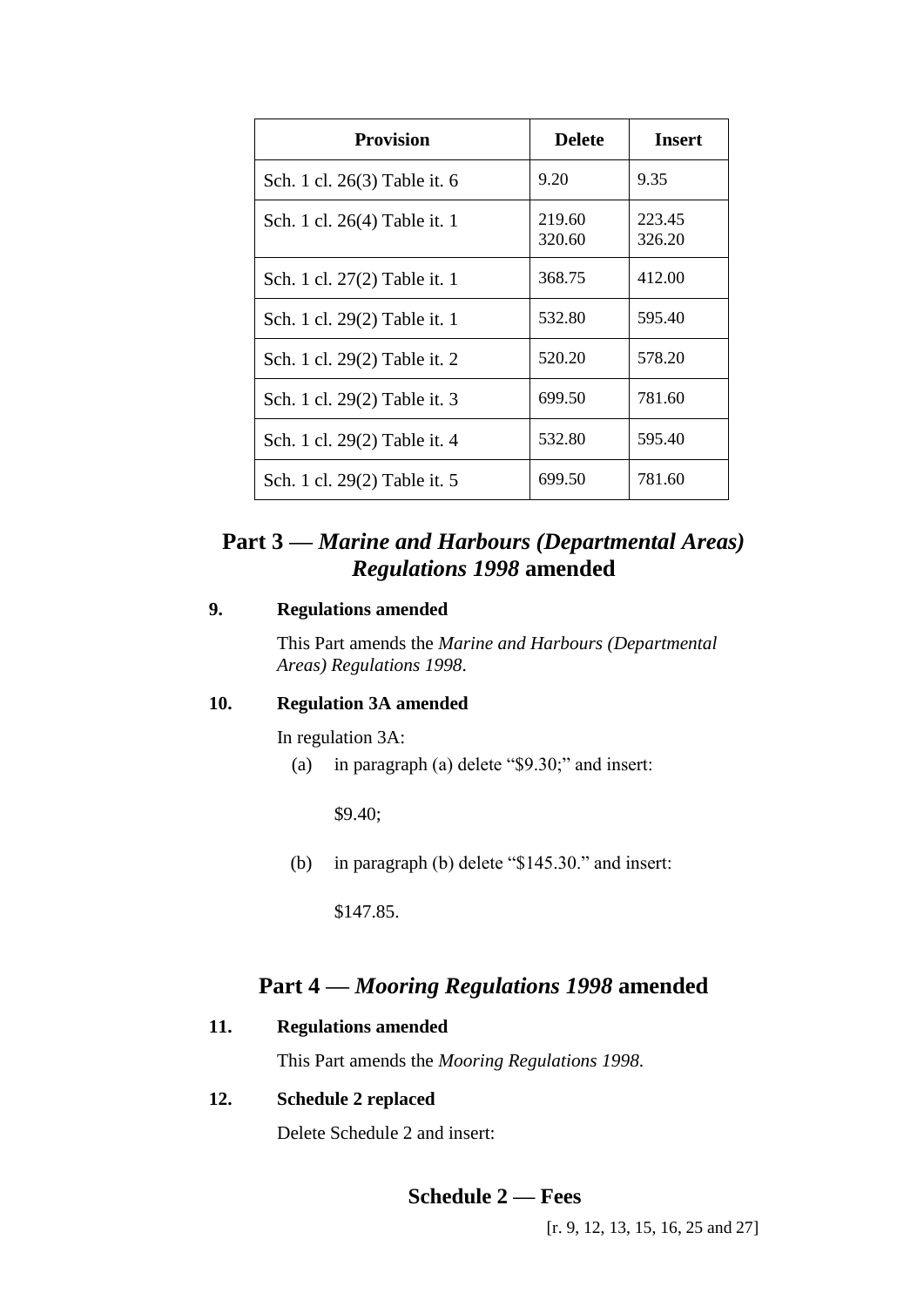| <b>Item</b> |                                                             | Fee      |
|-------------|-------------------------------------------------------------|----------|
| 1.          | Application for mooring licence $(r. 9(1)(c))$              | \$117.00 |
| 2.          | Annual mooring licence fee $(r. 12(1)(c), 13(1))$           | \$638.00 |
| 3.          | Late fee $(r. 13(3))$                                       | \$117.00 |
| 4.          | Exchange of mooring sites $(r. 15(2)(b))$                   | \$117.00 |
| 5.          | Application for transfer of mooring licence $(r. 16(2)(b))$ | \$117.00 |
| 6.          | Substitution of licensed vessel $(r. 25(5)(b))$             | \$117.00 |
| 7.          | Application to register additional vessel $(r. 27(e))$      | \$117.00 |

# **Part 5 —** *Navigable Waters Regulations 1958* **amended**

## **13. Regulations amended**

This Part amends the *Navigable Waters Regulations 1958*.

## **14. Various fees amended**

Amend the provisions listed in the Table as set out in the Table.

| 1 avie                |                                                  |                                                  |  |
|-----------------------|--------------------------------------------------|--------------------------------------------------|--|
| <b>Provision</b>      | <b>Delete</b>                                    | <b>Insert</b>                                    |  |
| r. $45B(3a)(b)$ Table | 129.30<br>274.40                                 | 133.80<br>284.00                                 |  |
|                       | 550.40<br>804.90                                 | 569.60<br>833.00                                 |  |
| r. $45B(4)$           | \$30.00                                          | \$30.50                                          |  |
| r. $45B(6A)$          | \$13.00                                          | \$13.25                                          |  |
| r. $45BAA(4A)$        | \$30.00                                          | \$30.50                                          |  |
| r. $45BAA(4A)$ Table  | 4.20<br>7.65<br>10.00<br>20.05<br>40.00<br>80.05 | 4.25<br>7.80<br>10.20<br>20.40<br>40.70<br>81.45 |  |
| r. $45BA(2)(a)$       | \$378                                            | \$384.60                                         |  |
| r. $45BA(2)(b)$       | \$158                                            | \$160.75                                         |  |
| r. $45BA(3)$          | \$287                                            | \$292                                            |  |

**Table**